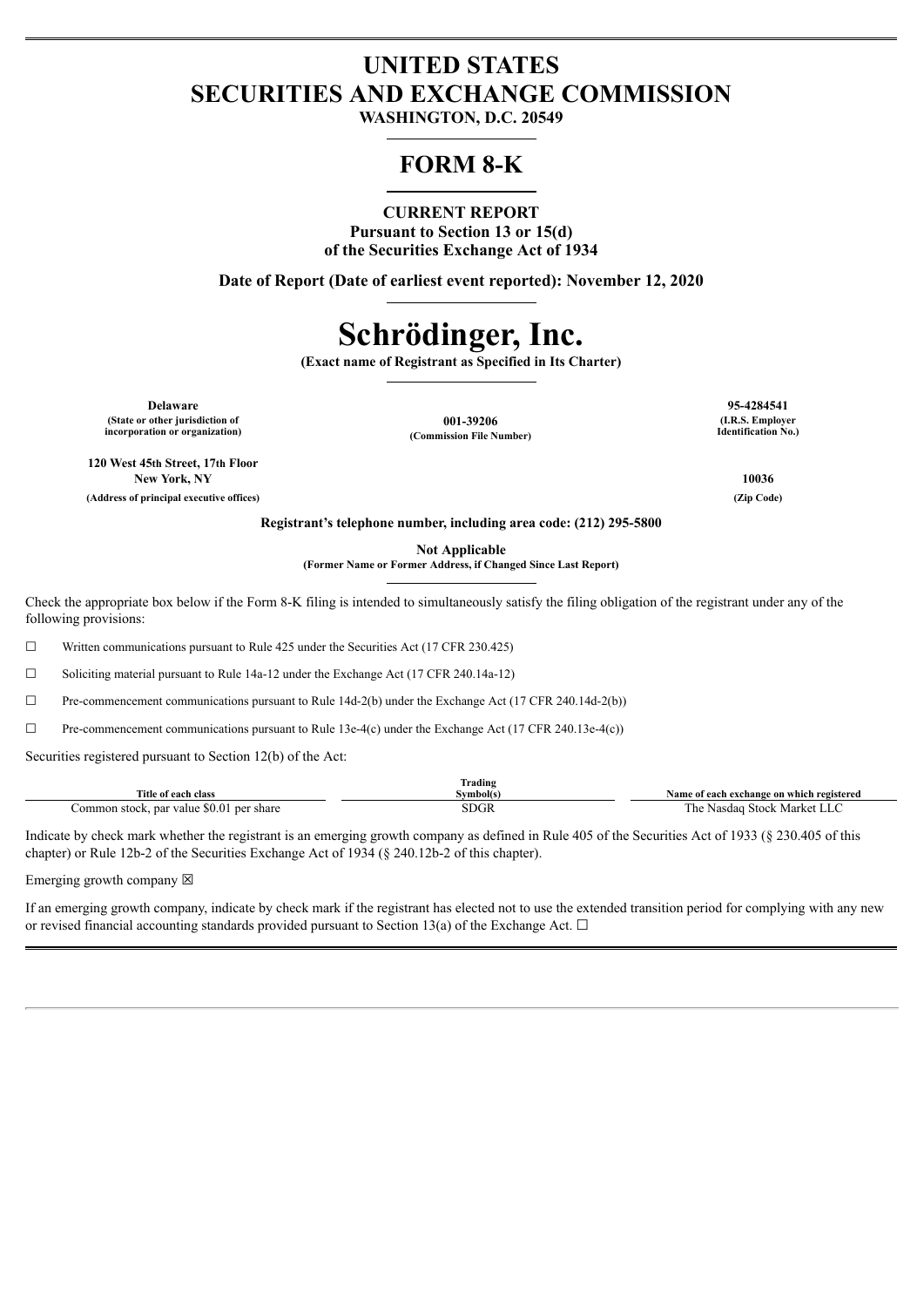#### **Item 2.02 Results of Operations and Financial Condition.**

On November 12, 2020, Schrödinger, Inc. (the "Company") issued a press release announcing its financial results for the third quarter ended September 30, 2020. A copy of the press release is furnished as Exhibit 99.1 to this Current Report on Form 8-K and is incorporated herein by reference.

The information in this Form 8-K, including Exhibit 99.1 attached hereto, shall not be deemed "filed" for purposes of Section 18 of the Securities Exchange Act of 1934, as amended (the "Exchange Act"), or otherwise subject to the liabilities of that section, nor shall it be deemed incorporated by reference in any filing made by the Company under the Securities Act of 1933, as amended, or the Exchange Act, regardless of any general incorporation language in such filings, unless expressly incorporated by specific reference in such filing.

#### **Item 9.01 Financial Statements and Exhibits.**

(d) Exhibits:

#### **Exhibit Number Description**

99.1 Press release dated [November](#page-3-0) 12, 2020

1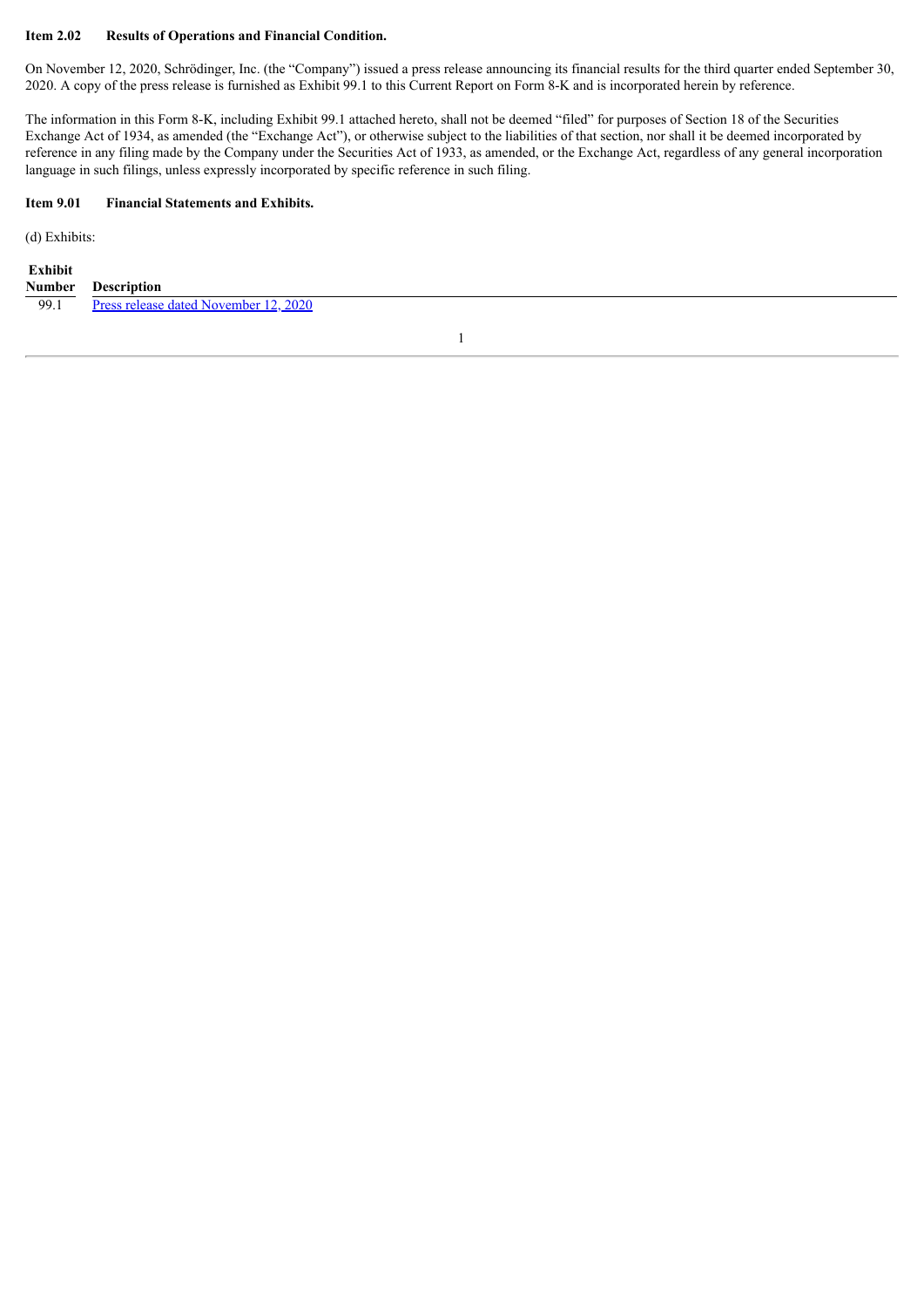## **SIGNATURES**

Pursuant to the requirements of the Securities Exchange Act of 1934, as amended, the Registrant has duly caused this report to be signed on its behalf by the undersigned thereunto duly authorized.

# **Schrödinger, Inc.**

Date: November 12, 2020 By: /s/ JOEL LEBOWITZ

Joel Lebowitz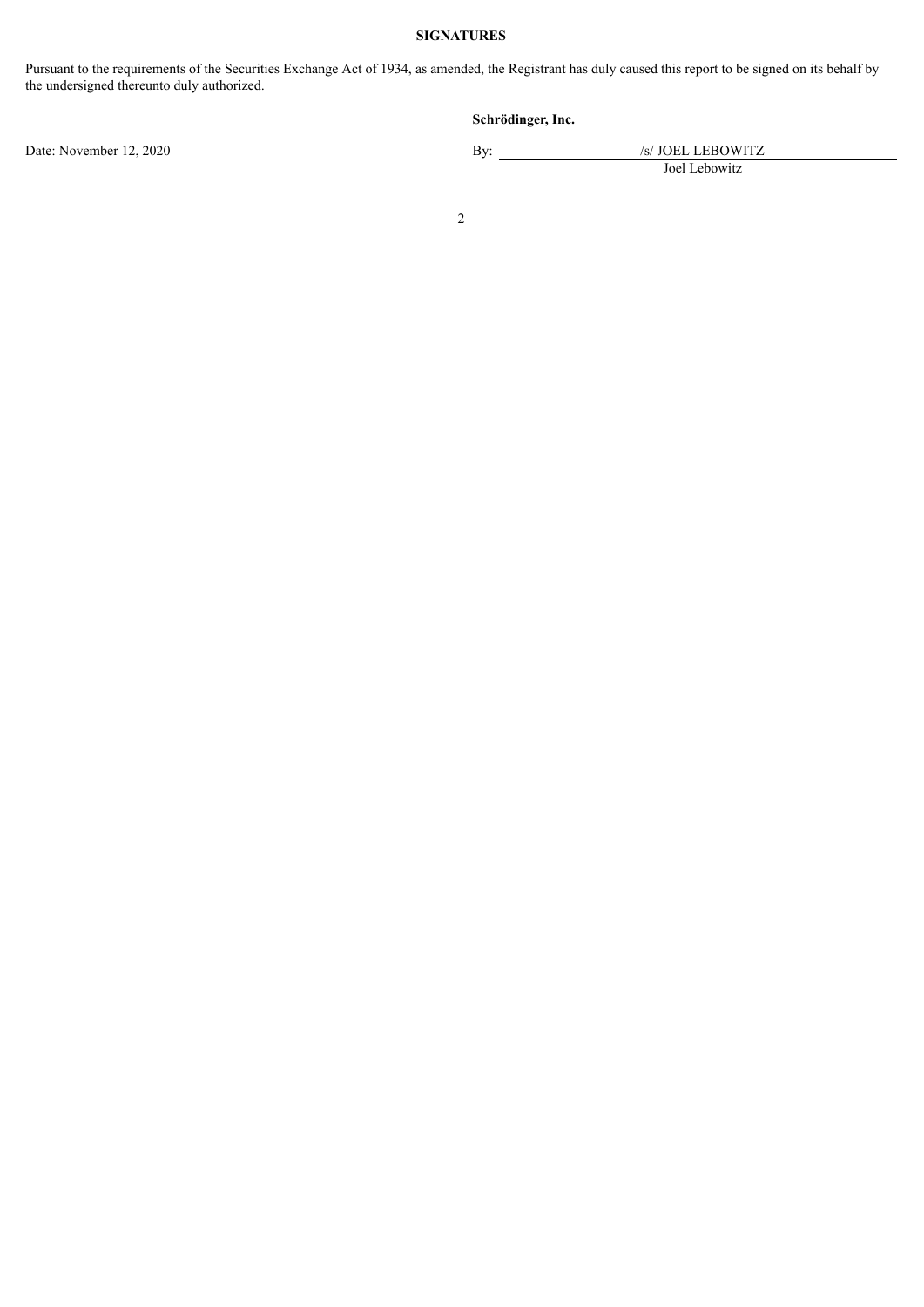#### <span id="page-3-0"></span>**Schrödinger, Inc. Reports Third Quarter 2020 Financial Results and Business Update**

*Total revenue of \$25.8 million, up 29% year-over-year;*

*Software revenue of \$22.9 million, up 42% year-over-year*

*Raised \$325.6 million net proceeds in equity financing*

Presenting data on our MALT 1 inhibitor program at the American Society of Hematology (ASH) Annual Meeting & Exposition

#### **Conference call today, Thursday, Nov. 12, 2020 at 8:30 a.m. ET**

**NEW YORK – November 12, 2020** - Schrödinger, Inc. (Nasdaq: SDGR), whose physics-based software platform is transforming the way therapeutics and materials are discovered, today announced financial results for the third quarter ended September 30, 2020.

"We are executing on our strategic plan across every area of our business" said Schrödinger CEO Ramy Farid, Ph.D. "We're excited about the strong growth we've seen in our software business and the rapid progress of our internal and collaborative programs to discover and develop therapeutics."

#### **Third Quarter Financial Results**

Revenue was \$25.8 million for the third quarter of 2020, an increase of 29% compared to the third quarter of 2019.

Software revenue was \$22.9 million for the third quarter of 2020, an increase of 42% over the third quarter in 2019. Drug discovery revenue was \$2.9 million for the third quarter of 2020, a decline of 24% versus the third quarter of 2019.

Gross profit reached \$15.3 million in the third quarter of 2020, an increase of 43% over the third quarter in 2019. Software gross margin was 81% in the third quarter, unchanged versus the third quarter of 2019.

Operating expenses for the third quarter of 2020 were \$30.7 million, an increase of 40% over the third quarter of 2019.

Other income, which includes gains on equity investments and changes in fair value of such investments, was \$18.7 million in the third quarter of 2020 versus a loss of \$0.9 million in the third quarter of 2019. Other income for the third quarter of 2020 included an \$18.0 million non-cash gain from our equity in Relay Therapeutics which completed its IPO in July 2020.

Net income, after adjusting for non-controlling interests, was \$3.9 million for the third quarter of 2020, compared to a net loss of \$11.5 million in the third quarter of 2019.

Schrödinger ended the third quarter of 2020 with cash, cash equivalents, restricted cash and marketable securities of \$599.5 million, an increase of \$315.0 million from the end of the second quarter of 2020, primarily as a result of net proceeds of \$325.6 million from the equity financing in the third quarter.

"In the third quarter, we continued the excellent momentum across our business established in the first half of 2020," said Schrödinger CFO Joel Lebowitz. "With our strong balance sheet and growing revenue, we believe we are well-positioned to continue to invest in R&D and execute on all elements of our strategy."

#### **Third Quarter Business Update**

#### *Driving growth in our Software business*

• 42% revenue growth in the third quarter of 2020, driven by growth in both Life Sciences and Materials Science revenue

#### *Increased Financial resources*

Raised \$325.6 million of net proceeds from an equity follow-on offering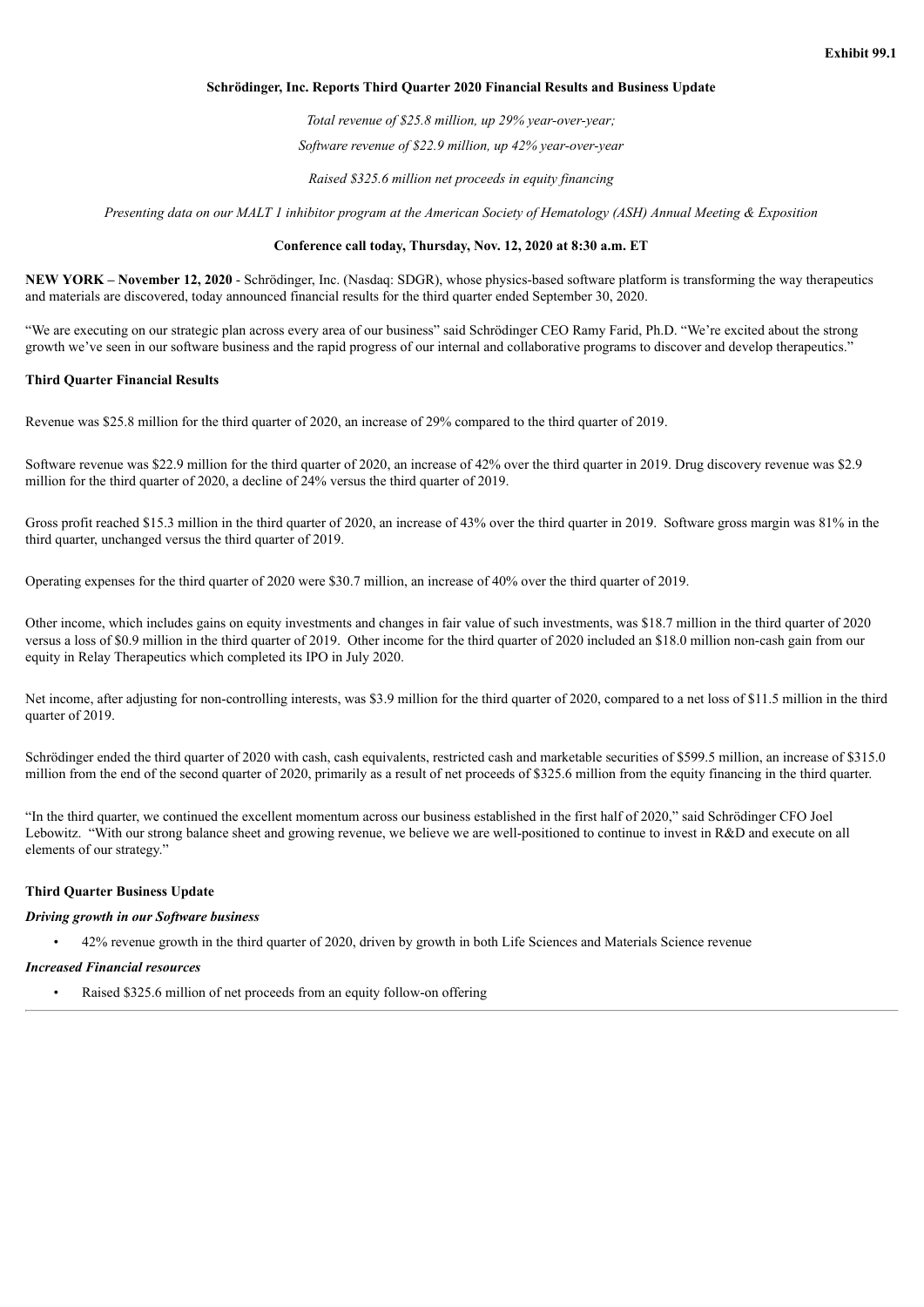• Ending cash, cash equivalents, restricted cash and marketable securities for the third quarter were \$599.5 million

## *Advancing internal discovery programs and pipeline progress*

- Expect to initiate IND enabling studies in 2021 on most advanced internal programs
- Presenting data on our MALT 1 inhibitor program at the American Society of Hematology (ASH) Annual Meeting & Exposition; progressing research in single agent and combination studies targeting B-cell lymphomas

## *Advancing the underlying science of our platform and methods*

- Several scientific publications describing and validating our differentiated computational platform
	- o Improved methods for accurately modeling the relative binding free energies of metalloenzyme inhibitors
	- o Improved approaches to optimize binding selectivity
	- o Validation and extension of our technologies to more comprehensively support macrocycle design and optimization

"We are very pleased with the significant progress we have made this year on our software business, our drug discovery collaborations and our internal pipeline," said Dr. Farid. "Our ongoing commitment to advance the science underlying our industry-leading physics-based computational platform to achieve new breakthroughs will drive our continued success."

#### **Business Impact of COVID-19 Pandemic**

While we did not see material impacts to our business from the COVID-19 pandemic during the first nine months of 2020, we have identified certain market risks that, if they materialize, could affect the growth of our software business and the timing of our drug discovery revenues for at least the remainder of 2020. Some of our software customers may experience increasing budgetary pressures, which may cause them to delay or reduce purchases. In addition, our sales force has limited in-person interactions, and their ability to attend industry conferences and events that promote and expand knowledge of our company and platform has been hampered. Relative to our drug discovery programs, certain programs, particularly ones that are in clinical studies or preparing to enter clinical studies, could be delayed which could result in delays in achieving milestones and related revenue. While there remains uncertainty about the extent of the effect of the COVID-19 pandemic, we do not envision a long-term impact from the COVID-19 pandemic on our ability to execute on our long-term strategy.

#### **Webcast and Conference Call Information**

Schrödinger will host a conference call to discuss its third quarter financial results on Thursday, November 12, 2020 at 8:30 AM Eastern Time. The conference call can be accessed live over the phone by dialing (833) 727-9520 (domestic) or +1 (830) 213-7697 (international) and refer to conference ID 8486343. The webcast can be accessed under "News & Events" in the investors section of Schrödinger's website, https://ir.schrodinger.com/newsandevents/event-calendar. The archived webcast will be available on Schrödinger's website following the event.

#### **About Schrödinger**

Schrödinger is transforming the way therapeutics and materials are discovered. Schrödinger has pioneered a physics-based software platform that enables discovery of high-quality, novel molecules for drug development and materials applications more rapidly and at lower cost compared to traditional methods. The software platform is used by biopharmaceutical and industrial companies, academic institutions, and government laboratories around the world. Schrödinger's multidisciplinary drug discovery team also leverages its software platform to advance collaborative programs and its own pipeline of novel therapeutics to address unmet medical needs.

Founded in 1990, Schrödinger has over 400 employees and is engaged with customers and collaborators in more than 70 countries. To learn more visit www.schrodinger.com and follow us on LinkedIn, https://www.linkedin.com/company/schr-dinger/, and Twitter, https://twitter.com/schrodinger.

#### **Cautionary Note Regarding Forward-Looking Statements**

This press release contains forward-looking statements within the meaning of The Private Securities Litigation Reform Act of 1995 including, but not limited to those regarding our expectations about the speed and capacity of our computational platform, our plans to continue to invest in research and our strategic plans to accelerate the growth of our software business and advance our collaborative and internal drug discovery programs, our ability to improve and advance the science underlying our platform, including through these use of new technologies, the timing of potential IND-enabling studies for our internal drug discovery programs, our expectations related to the use of our cash, cash equivalents, and marketable securities as well as our expectations related to the COVID-19 pandemic's impact on our business. Statements including words such as "anticipate," "believe," "contemplate," "continue," "could," "estimate," "expect," "intend," "may," "might," "plan," "potential," "predict," "project," "should," "target," "will," "would" and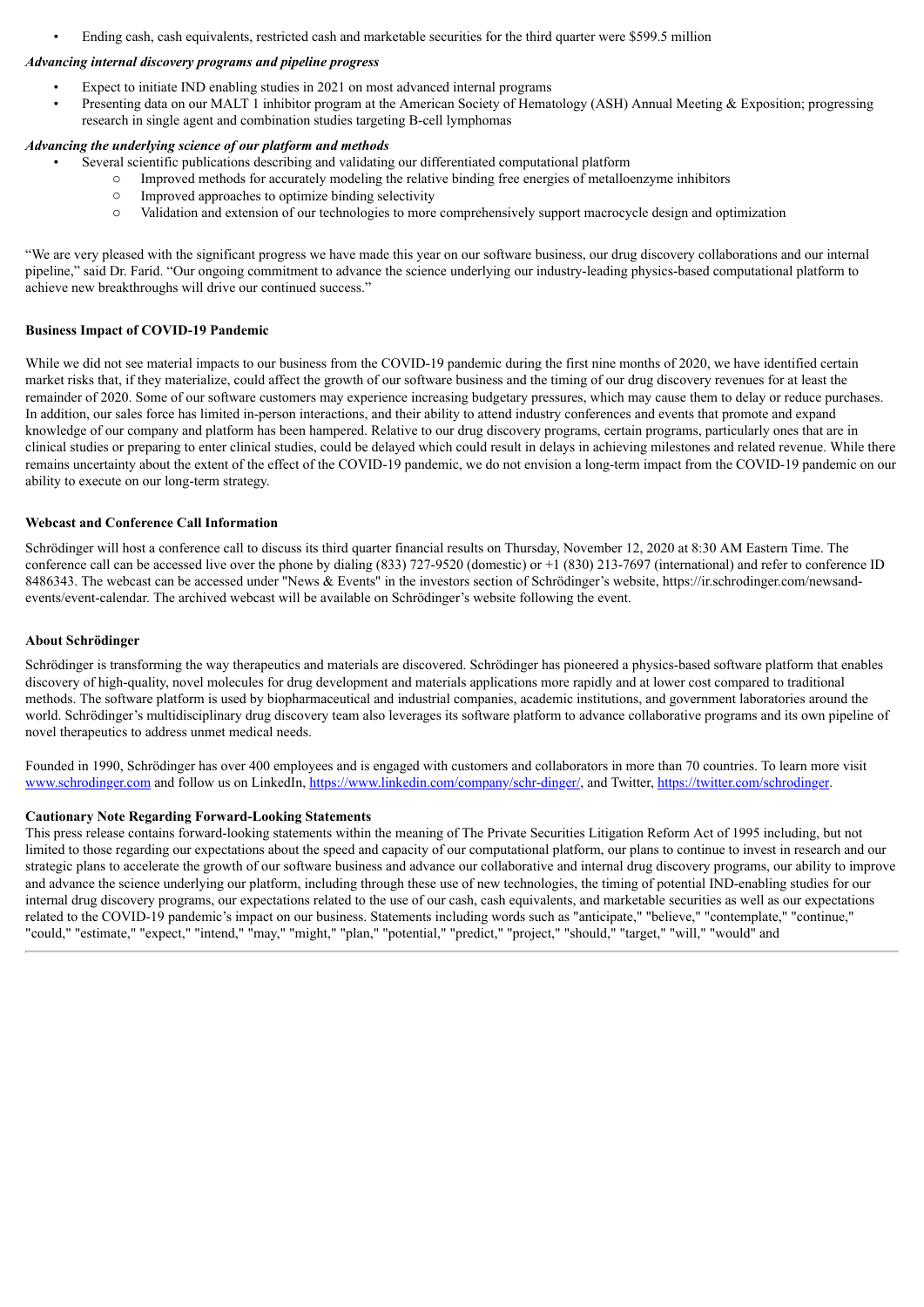statements in the future tense are forward-looking statements. These forward-looking statements reflect our current views about our plans, intentions, expectations, strategies and prospects, which are based on the information currently available to us and on assumptions we have made. Actual results may differ materially from those described in these forward-looking statements and are subject to a variety of assumptions, uncertainties, risks and factors that are beyond our control, including the demand for our software solutions, our ability to further develop our computational platform, our reliance upon thirdparty providers of cloud-based infrastructure to host our software solutions, our reliance upon our third-party drug discovery collaborators, the ability to retain and hire key personnel and the direct and indirect impacts of the ongoing COVID-19 pandemic on our business and other risks detailed under the caption "Risk Factors" and elsewhere in our Securities and Exchange Commission filings and reports, including our Quarterly Report on Form 10-Q for the quarterly period ended September 30, 2020 filed with the Securities and Exchange Commission on November 12, 2020, as well as future filings and reports by us. Any forward-looking statements contained in this press release speak only as of the date hereof. Except as required by law, we undertake no duty or obligation to update any forward-looking statements contained in this press release as a result of new information, future events, changes in expectations or otherwise.

# **Media Contact:**

Stephanie Simon Ten Bridge Communications stephanie@tenbridgecommunications.com 617-581-9333

# **Investor Contact:**

Christina Tartaglia Stern IR, Inc. christina.tartaglia@sternir.com 212-362-1200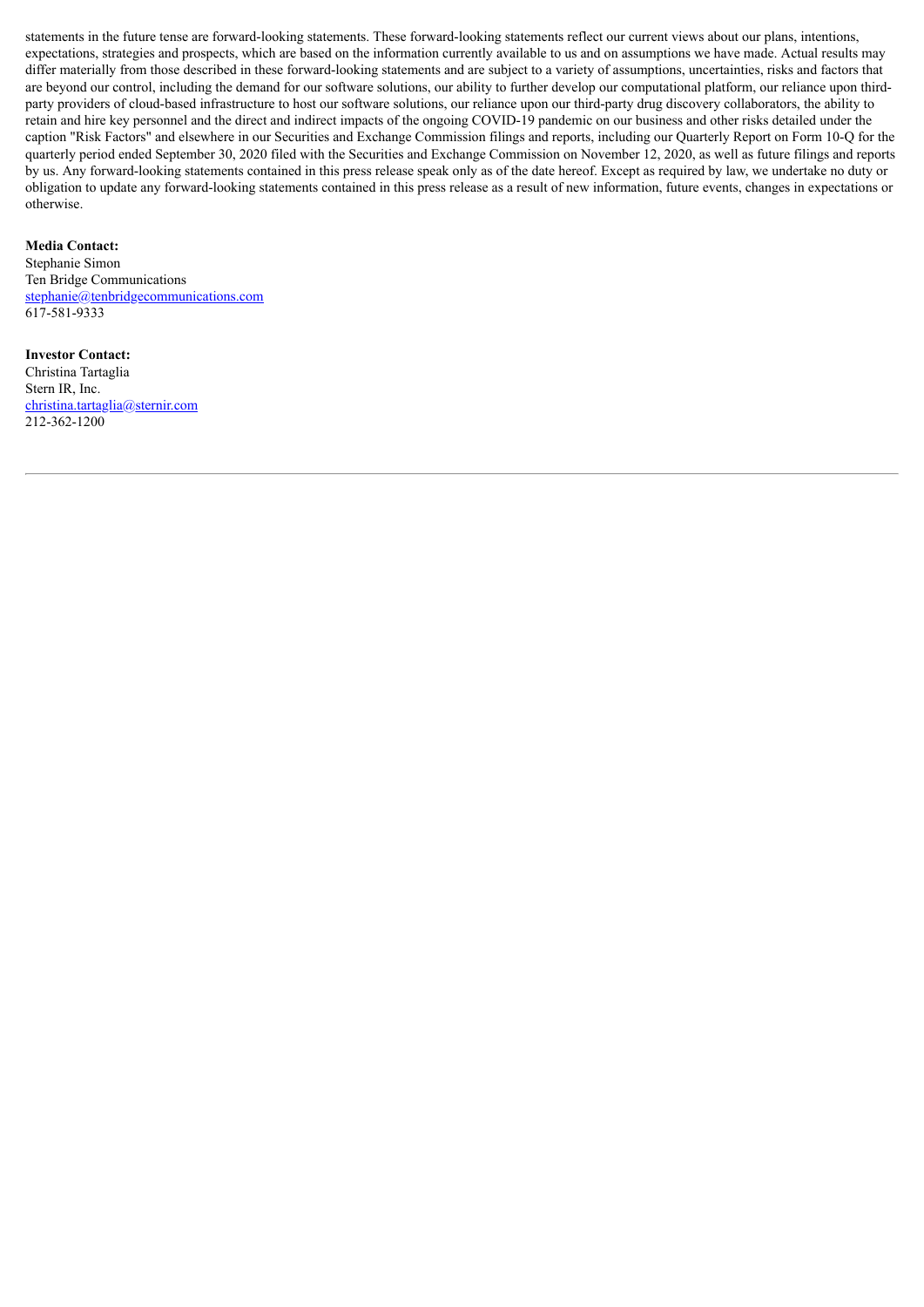# **Condensed Consolidated Statements of Operations (Unaudited)**

(in thousands, except for share and per share amounts)

|                                                                                                                                                        |              | <b>Three Months Ended</b><br>September 30, |               | <b>Nine Months Ended</b><br>September 30, |              |             |               |            |
|--------------------------------------------------------------------------------------------------------------------------------------------------------|--------------|--------------------------------------------|---------------|-------------------------------------------|--------------|-------------|---------------|------------|
|                                                                                                                                                        |              | 2020                                       |               | 2019                                      |              | 2020        |               | 2019       |
| Revenues:                                                                                                                                              |              |                                            |               |                                           |              |             |               |            |
| Software products and services                                                                                                                         | \$           | 22,861                                     | \$            | 16,118                                    | \$           | 67,573      | $\mathbb{S}$  | 49,205     |
| Drug discovery                                                                                                                                         |              | 2,936                                      |               | 3,842                                     |              | 7,490       |               | 10,506     |
| Total revenues                                                                                                                                         |              | 25,797                                     |               | 19,960                                    |              | 75,063      |               | 59,711     |
| Cost of revenues:                                                                                                                                      |              |                                            |               |                                           |              |             |               |            |
| Software products and services                                                                                                                         |              | 4,334                                      |               | 3,097                                     |              | 12,197      |               | 9,901      |
| Drug discovery                                                                                                                                         |              | 6,191                                      |               | 6,152                                     |              | 18,386      |               | 16,244     |
| Total cost of revenues                                                                                                                                 |              | 10,525                                     |               | 9,249                                     |              | 30,583      |               | 26,145     |
| Gross profit                                                                                                                                           |              | 15,272                                     |               | 10,711                                    |              | 44,480      |               | 33,566     |
| Operating expenses:                                                                                                                                    |              |                                            |               |                                           |              |             |               |            |
| Research and development                                                                                                                               |              | 17,019                                     |               | 10,353                                    |              | 47,376      |               | 28,322     |
| Sales and marketing                                                                                                                                    |              | 3,969                                      |               | 5,185                                     |              | 13,120      |               | 15,621     |
| General and administrative                                                                                                                             |              | 9,729                                      |               | 6,465                                     |              | 28,316      |               | 20,491     |
| Total operating expenses                                                                                                                               |              | 30,717                                     |               | 22,003                                    |              | 88,812      |               | 64,434     |
| Loss from operations                                                                                                                                   |              | (15, 445)                                  |               | (11, 292)                                 |              | (44, 332)   |               | (30, 868)  |
| Other income:                                                                                                                                          |              |                                            |               |                                           |              |             |               |            |
| Gain on equity investments                                                                                                                             |              |                                            |               |                                           |              | 4,156       |               |            |
| Change in fair value                                                                                                                                   |              | 18,233                                     |               | (1, 427)                                  |              | 23,513      |               | 10,607     |
| Interest income                                                                                                                                        |              | 463                                        |               | 501                                       |              | 1,732       |               | 1,463      |
| Total other income (loss)                                                                                                                              |              | 18,696                                     |               | (926)                                     |              | 29,401      |               | 12,070     |
| Income (loss) before income taxes                                                                                                                      |              | 3,251                                      |               | (12, 218)                                 |              | (14, 931)   |               | (18, 798)  |
| Income tax (benefit) expense                                                                                                                           |              | (35)                                       |               | (257)                                     |              | 120         |               | (262)      |
| Net income (loss)                                                                                                                                      |              | 3,286                                      |               | (11,961)                                  |              | (15, 051)   |               | (18, 536)  |
| Net loss attributable to noncontrolling interest                                                                                                       |              | (566)                                      |               | (453)                                     |              | (1,727)     |               | (734)      |
| Net income (loss) attributable to Schrödinger common and                                                                                               |              |                                            |               |                                           |              |             |               |            |
| limited common stockholders                                                                                                                            | $\mathbb{S}$ | 3,852                                      | $\mathbb{S}$  | (11, 508)                                 | $\mathbb{S}$ | (13, 324)   | $\mathbb{S}$  | (17, 802)  |
| Net income (loss) per share attributable to Schrödinger<br>common and limited common stockholders, basic:                                              | \$           | 0.06                                       | \$            | (0.26)                                    | $\mathbb{S}$ | (0.23)      | <sup>\$</sup> | (0.40)     |
| Weighted average shares used to compute net income (loss)                                                                                              |              |                                            |               |                                           |              |             |               |            |
| per share attributable to Schrödinger common and                                                                                                       |              |                                            |               |                                           |              |             |               |            |
| limited common stockholders, basic:                                                                                                                    |              | 66,339,570                                 |               | 44,879,188                                |              | 56,802,567  |               | 44,623,383 |
|                                                                                                                                                        |              |                                            |               |                                           |              |             |               |            |
| Net income (loss) per share attributable to Schrödinger                                                                                                |              |                                            |               |                                           |              |             |               |            |
| common and limited common stockholders, diluted:                                                                                                       | $\mathbb{S}$ | 0.05                                       | $\mathcal{S}$ | $(0.26)$ \$                               |              | $(0.23)$ \$ |               | (0.40)     |
| Weighted average shares used to compute net income (loss)<br>per share attributable to Schrödinger common and<br>limited common stockholders, diluted: |              | 72,693,173                                 |               | 44,879,188                                |              | 56,802,567  |               | 44,623,383 |
|                                                                                                                                                        |              |                                            |               |                                           |              |             |               |            |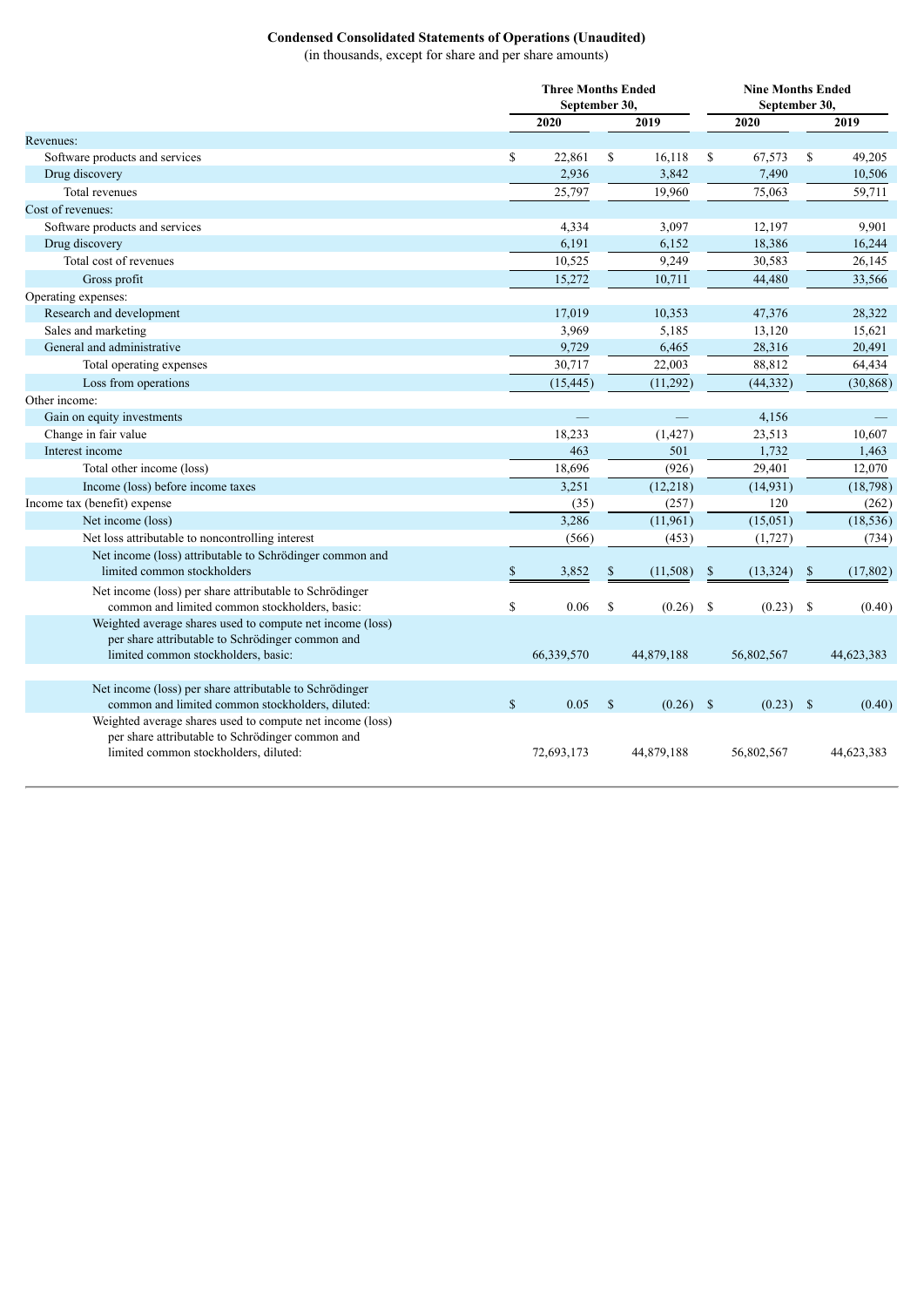# **Condensed Consolidated Balance Sheets (Unaudited)**

(in thousands, except for share and per share amounts)

| <b>Assets</b>                                                                                                                                                                                          | <b>September 30, 2020</b> | December 31, 2019 |  |
|--------------------------------------------------------------------------------------------------------------------------------------------------------------------------------------------------------|---------------------------|-------------------|--|
| Current assets:                                                                                                                                                                                        |                           |                   |  |
| Cash and cash equivalents                                                                                                                                                                              | \$<br>210,490             | \$<br>25,986      |  |
| Restricted cash                                                                                                                                                                                        | 500                       | 500               |  |
| Marketable securities                                                                                                                                                                                  | 388,494                   | 59,844            |  |
| Accounts receivable, net of allowance for doubtful accounts of \$50 and \$50                                                                                                                           | 12,290                    | 18.676            |  |
| Unbilled and other receivables                                                                                                                                                                         | 4,891                     | 7,062             |  |
| Prepaid expenses                                                                                                                                                                                       | 4,449                     | 6,468             |  |
| Total current assets                                                                                                                                                                                   | 621,114                   | 118.536           |  |
| Property and equipment, net                                                                                                                                                                            | 5,296                     | 6,268             |  |
| Equity investments                                                                                                                                                                                     | 40,914                    | 15,366            |  |
| Right of use assets                                                                                                                                                                                    | 10,583                    | 12,762            |  |
| Other assets                                                                                                                                                                                           | 2,209                     | 2,338             |  |
| <b>Total assets</b>                                                                                                                                                                                    | \$<br>680,116             | 155,270<br>\$     |  |
| Liabilities, Convertible Preferred Stock, and Stockholders' Equity (Deficit)                                                                                                                           |                           |                   |  |
| Current liabilities:                                                                                                                                                                                   |                           |                   |  |
| Accounts payable                                                                                                                                                                                       | \$<br>4,812               | \$<br>3,524       |  |
| Accrued payroll, taxes, and benefits                                                                                                                                                                   | 7,702                     | 7,034             |  |
| Deferred revenue                                                                                                                                                                                       | 19,067                    | 25,054            |  |
| Lease liabilities                                                                                                                                                                                      | 5,491                     | 5,584             |  |
| Other accrued liabilities                                                                                                                                                                              | 2,204                     | 3,824             |  |
| Total current liabilities                                                                                                                                                                              | 39,276                    | 45.020            |  |
| Deferred revenue, long-term                                                                                                                                                                            | 2,592                     | 2,205             |  |
| Lease liabilities, long-term                                                                                                                                                                           | 6,762                     | 8,888             |  |
| Other liabilities, long-term                                                                                                                                                                           | 600                       | 900               |  |
| <b>Total liabilities</b>                                                                                                                                                                               | 49,230                    | 57,013            |  |
| Commitments and contingencies                                                                                                                                                                          |                           |                   |  |
| Convertible preferred stock:                                                                                                                                                                           |                           |                   |  |
| Series E convertible preferred stock, \$0.01 par value. Authorized zero and 77,150,132                                                                                                                 |                           |                   |  |
| shares; zero and 73,795,777 shares issued and outstanding at September 30, 2020 and                                                                                                                    |                           |                   |  |
| December 31, 2019, respectively                                                                                                                                                                        |                           | 109,270           |  |
| Series D convertible preferred stock, \$0.01 par value. Authorized zero and 39,540,611                                                                                                                 |                           |                   |  |
| shares; zero and 39,540,611 shares issued and outstanding at September 30, 2020 and                                                                                                                    |                           |                   |  |
| December 31, 2019, respectively                                                                                                                                                                        |                           | 22,000            |  |
| Series C convertible preferred stock, \$0.01 par value. Authorized zero and 47,242,235                                                                                                                 |                           |                   |  |
| shares; zero and $47,242,235$ shares issued and outstanding at September 30, 2020 and                                                                                                                  |                           |                   |  |
| December 31, 2019, respectively                                                                                                                                                                        |                           | 19,844            |  |
| Series B convertible preferred stock, \$0.01 par value. Authorized zero and 29,468,101                                                                                                                 |                           |                   |  |
| shares; zero and 29,468,101 shares issued and outstanding at September 30, 2020 and                                                                                                                    |                           |                   |  |
| December 31, 2019, respectively                                                                                                                                                                        |                           | 9,840             |  |
| Series A convertible preferred stock, \$0.01 par value. Authorized zero and 134,704,785                                                                                                                |                           |                   |  |
| shares; zero and 134,704,785 shares issued and outstanding at September 30, 2020 and<br>December 31, 2019, respectively                                                                                |                           | 30,626            |  |
|                                                                                                                                                                                                        |                           |                   |  |
| Total convertible preferred stock                                                                                                                                                                      |                           | 191,580           |  |
| Stockholders' equity (deficit):                                                                                                                                                                        |                           |                   |  |
| Common stock, \$0.01 par value. Authorized 500,000,000 and 425,000,000 shares; 56,298,216 and                                                                                                          |                           | 61                |  |
| 6,121,821 shares issued and outstanding at September 30, 2020 and December 31, 2019, respectively<br>Limited common stock, \$0.01 par value. Authorized 100,000,000 and 146,199,885 shares; 13,164,193 | 563                       |                   |  |
| and zero shares issued and outstanding at September 30, 2020 and December 31, 2019, respectively                                                                                                       | 132                       |                   |  |
| Additional paid-in capital                                                                                                                                                                             | 748,123                   | 11,655            |  |
| Accumulated deficit                                                                                                                                                                                    | (118, 420)                | (105,096)         |  |
| Accumulated other comprehensive income                                                                                                                                                                 | 480                       | 16                |  |
| Total stockholders' equity (deficit) of Schrödinger stockholders                                                                                                                                       | 630,878                   | (93, 364)         |  |
| Noncontrolling interest                                                                                                                                                                                | 8                         | 41                |  |
|                                                                                                                                                                                                        |                           |                   |  |
| Total stockholders' equity (deficit)                                                                                                                                                                   | 630,886                   | (93, 323)         |  |
| Total liabilities, convertible preferred stock, and stockholders' equity (deficit)                                                                                                                     | 680,116                   | 155,270           |  |